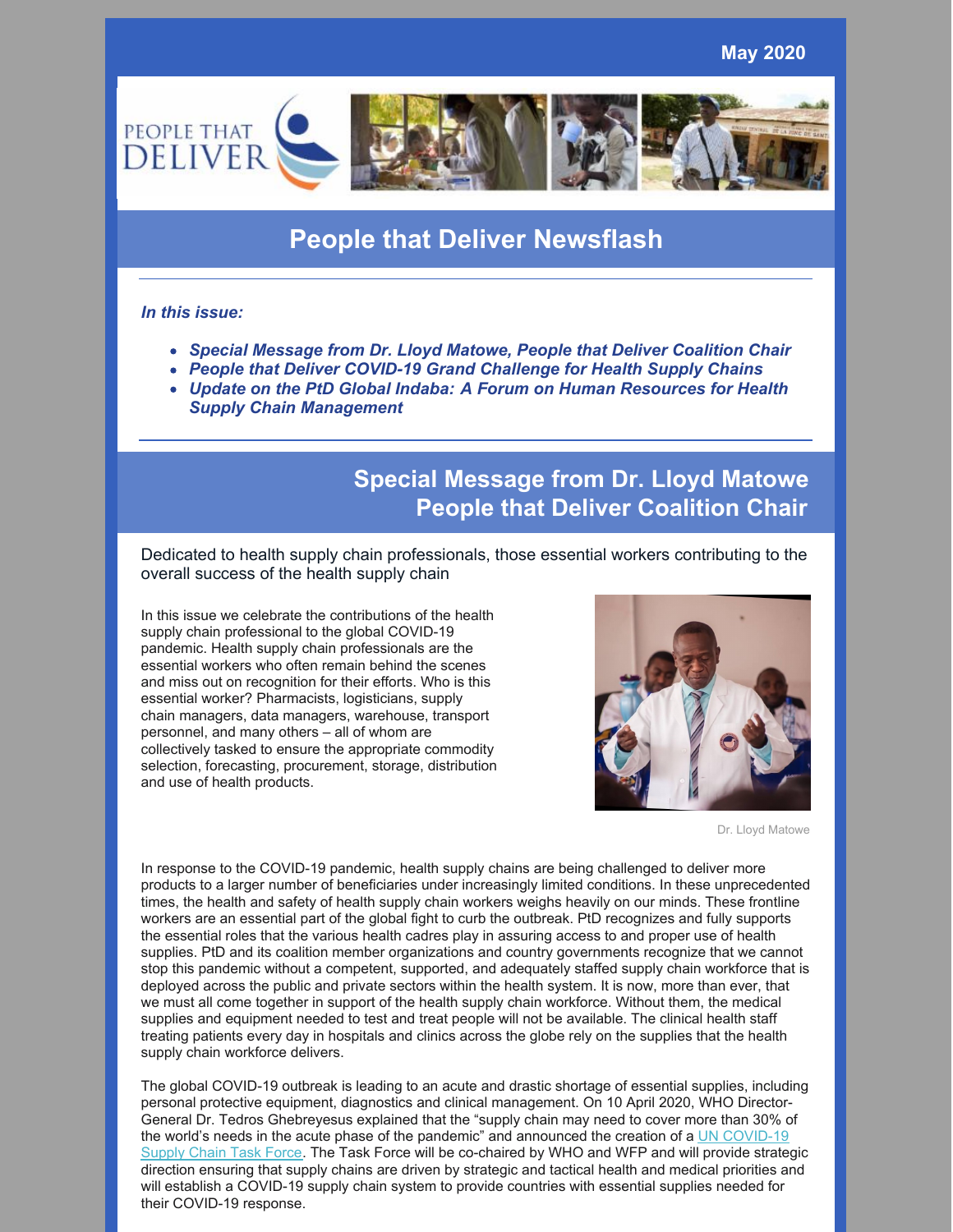

In a health centre in Man, in the Western part of Côte d'Ivoire, UNICEF staff are busy distributing hygiene kits with soap and hand washing disposals to help people protect themselves against the Coronavirus.

All too often the health supply chain workforce is not considered when decisions are made to introduce new products into the health system. With the possible introduction of a new COVID-19 vaccine and repurposed medicines, specialized skills to ensure their quality, safety and efficacy and their efficient procurement and supply are needed. Once a drug is proved safe and effective, getting it to millions of patients around the world requires massive manufacturing and supply chain management capacity. Decisions to increase the availability of health commodities in a country must take into consideration the ability of the supply chain workforce to absorb the extra workload, which might require expanding the workforce, reorganizing the workforce to make it more efficient (PtD in partnership with IQVIA recently developed the workforce optimization tool, for more information please contact us), and providing education, training and professional development to address the needed technical competencies. Proper working conditions (see the Global Health Supply Chain-Procurement and Supplies Management (GHSC-PSM) Project's "Keeping supply chain workers safe during a [pandemic](https://www.ghsupplychain.org/keeping-supply-chain-workers-safe-during-pandemic)"), including psychosocial support, must be made available to these workers. For example, guidance is needed in how to manage supply chains in the era of social distancing. More coordination is needed, at the global and country level, to pool resources, avoid duplication of efforts, and above all, address the needs of these workers who are doing everything they can to keep these supply chains working.

If you are a health supply chain professional in search of resources or guidance, we urge you to seek information only from credible sources, such as the World Health Organization, other UN agencies, such as UNICEF Supply Division, or through well-established online communities and professional associations, such as the International Association for Public Health Logisticians (www.iaphl.org). PtD has a collated list of COVID-19 related resources pertinent to the health supply chain workforce. This list is available on the PtD website and will be updated on a regular basis: <https://peoplethatdeliver.org/ptd/resources/COVID-19>. As the fight against the pandemic continues, communication is critical. The [IAPHL](http://www.iaphl.org/) list serve and Health [Information](https://www.hifa.org/news/coronavirus) for All (HIFA) are good starting points, as is the Logistic Cluster Supply Chain Inter-Agency [Coordination](https://logcluster.org/COVID-19) Cell (SCICC).

For policy makers and donors, we urge you to include considerations for health supply chain workers in your business continuity plans. Please consider staffing, skills, working conditions, and the motivation of your health supply chain workers (see the PtD Theory of [Change](https://peoplethatdeliver.org/ptd/resources/building-human-resources-supply-chain-management-theory-change)). Make sure budgets include adequate funding for any additional training or equipment necessary. Refer to the WHO's COVID-19 Strategic [Preparedness](https://www.preventionweb.net/files/71027_covid19sprpunctguidelines.pdf) and Response Plan which outlines operational planning guidelines to support country preparedness and response. Deploy digital solutions when appropriate and coordinate with involved stakeholders to ensure transparency and alignment across all ongoing efforts.

PtD envisions a world where health supply chain workforces are empowered and equipped to optimize health outcomes by improving access to health. In the context of COVID-19, PtD's dedication to our mission remains, as difficult as it may seem to many of us. I remain positive that as the PtD community works to combat COVID-19 we will all do our part to support the health supply chain workforce in every way we can. On behalf of PtD, we wish everyone to remain healthy and safe.

For more information on the importance of the health supply chain workforce, see PtD'[sadvocacy](https://peoplethatdeliver.org/ptd/sites/default/files/resources/PtD Advocacy Brief Final March 2020.pdf) brief. We will soon be sharing with you a new brief with guidelines and best practices for the COVID-19 response.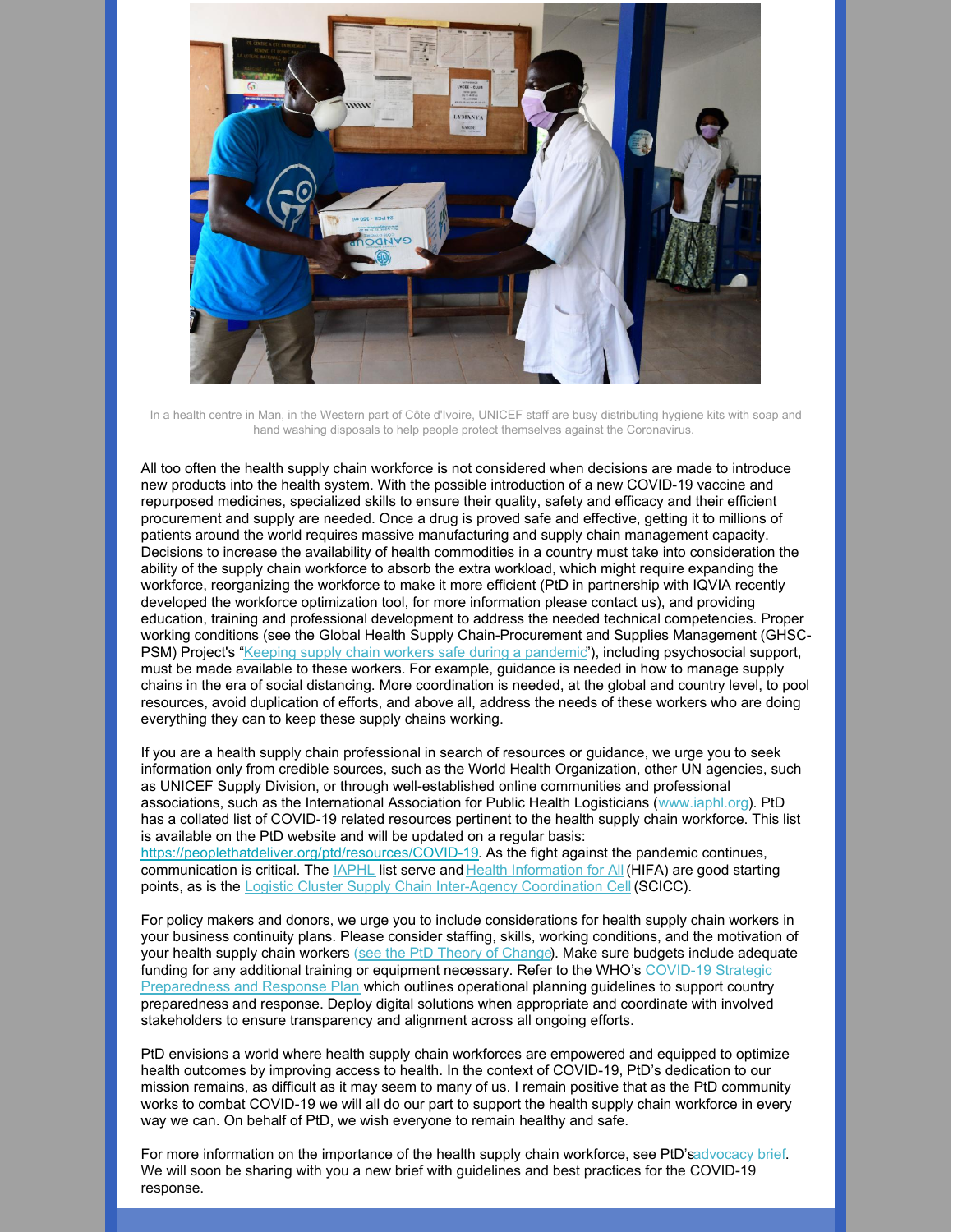## **People that Deliver COVID-19 Grand Challenge for Health Supply Chains**

On 17 April 2020 PtD was awarded a grant from the FIA [Foundation](https://www.fiafoundation.org/) specifically for work in last mile health supply chain support for COVID-19 response. The FIA Foundation is an independent UKregistered charity which supports an international program of activities promoting road safety, the environment and sustainable mobility, as well as funding motor sport safety research.

PtD will use this catalytic funding to implement a Grand Challenge, which is a grant model that is used to promote innovation in global health research. Through the Grand Challenge, PtD will seek solutions to critical health commodity transportation and logistics challenges that have been affected by the COVID-19 pandemic in sub-Saharan African countries, especially at the last-mile. This will provide critical seed funding for transportation and logistics organizations with operations in sub-Saharan Africa that are providing support to the COVID-19 response in their communities.

The COVID-19 pandemic has expanded across national and continental boundaries and is an infectious disease that impacts all populations. It is a huge challenge to populations, especially in low and middleincome countries that have fragile health systems. Equally challenging are the in-country logistics which are being disrupted as countries are choosing total lockdown to control the spread of the virus.



When a fast-moving pandemic occurs, people, systems and supplies must be ready to respond immediately. All the critical items needed for a pandemic intervention must be transported from around the world to the operation locations. Transport capacity may be much reduced. Even where trucks are plentiful, drivers may be in short supply — either because many are sick or because quarantine rules prevent them from going to work. Bringing the critical items into the country and getting them to where they are needed in the field will be challenging.

In the development community we talk a lot about the "last-mile." The "last-mile" is a critical logistical challenge for healthcare and other essential items to communities most in need across sub-Saharan Africa. The final short journeys in poorly connected areas to directly reach those in need can be difficult. It is a challenge amplified by the speed and severity of the COVID-19 pandemic, meaning that delays can make the difference between life and death.

The FIA Foundation's investment in last mile logistics and transportation for COVID-19 response aligns with PtD's mission, which is to promote stewardship and leadership at the national level to address the health supply chain workforce needs and advocating for the development of a competent, supported supply chain workforce deployed across the public and private sectors within the health system.

More information on how interested organizations can apply to the Request for Proposal (RFP) will be announced soon via the UNICEF and PtD websites, social media and through PtD's coalition member organizations. Read the press release on the FIA Foundation's website [here](https://www.fiafoundation.org/blog/2020/may/essential-covid-19-supply-chains-in-sub-saharan-africa-strengthened-by-new-funding).

### **Update on the PtD Global Indaba and online events**

At the beginning of March 2020, PtD in partnership with IAPHL, Intrahealth International, Pharmaceutical Systems Africa, and SAPICS announced the PtD Global Indaba: A forum on Human Resources for Health